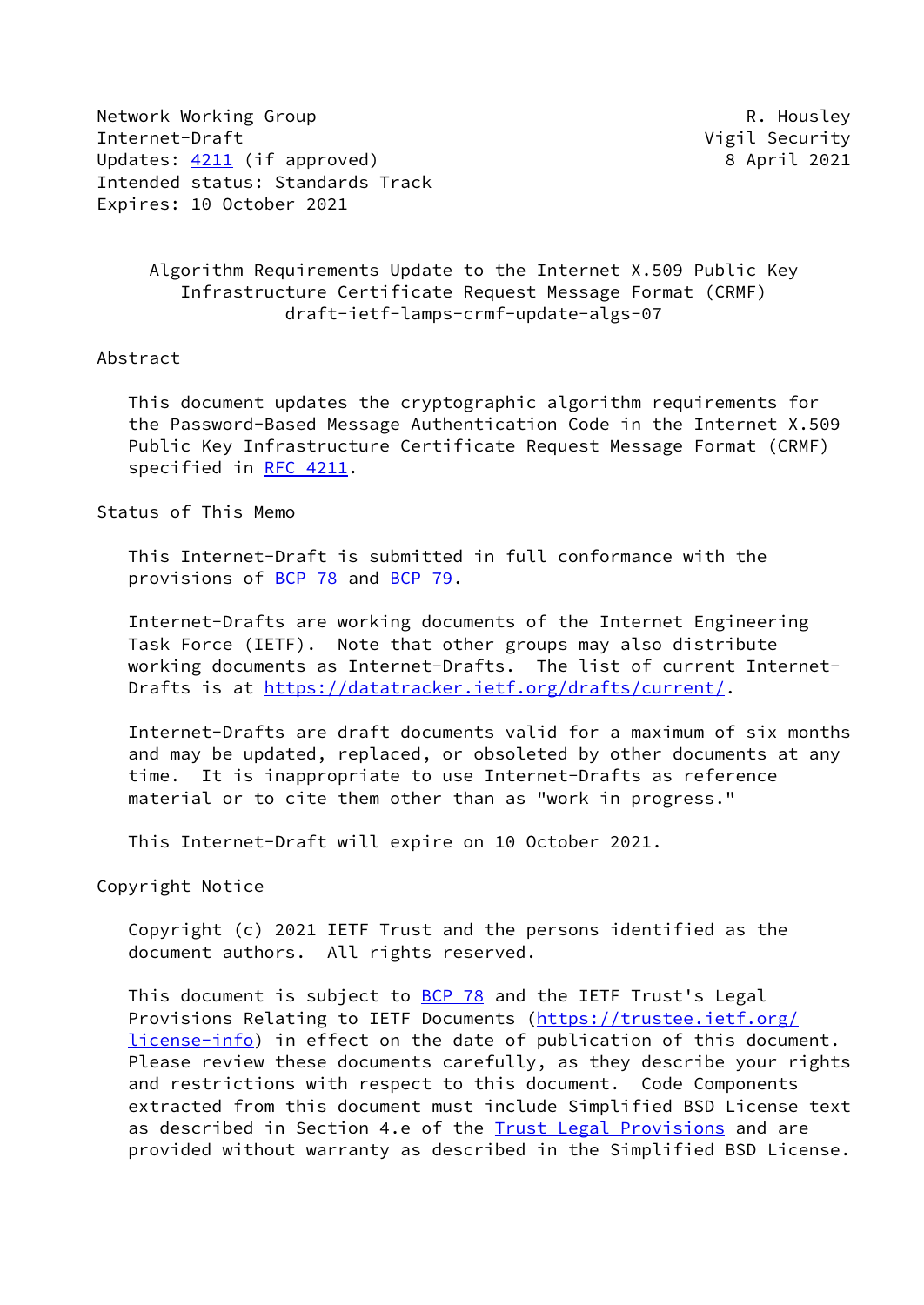## <span id="page-1-1"></span>Internet-Draft CRMF Algorithm Requirements Update April 2021

 This document may contain material from IETF Documents or IETF Contributions published or made publicly available before November 10, 2008. The person(s) controlling the copyright in some of this material may not have granted the IETF Trust the right to allow modifications of such material outside the IETF Standards Process. Without obtaining an adequate license from the person(s) controlling the copyright in such materials, this document may not be modified outside the IETF Standards Process, and derivative works of it may not be created outside the IETF Standards Process, except to format it for publication as an RFC or to translate it into languages other than English.

## Table of Contents

|                                                              | $\overline{\phantom{0}}^2$ |
|--------------------------------------------------------------|----------------------------|
| 2.                                                           | $\overline{\mathbf{3}}$    |
| 3.                                                           | $\overline{3}$             |
| $\underline{4}$ . Password-Based Message Authentication Code | $\overline{\mathbf{3}}$    |
| 4.1. Introduction Paragraph                                  | $\overline{3}$             |
|                                                              | $\overline{4}$             |
|                                                              | $\overline{4}$             |
|                                                              | $\overline{5}$             |
|                                                              | 6                          |
| 6.                                                           | 6                          |
|                                                              | $\overline{1}$             |
| 8.                                                           | $\overline{1}$             |
| Normative References<br>8.1.                                 | $\mathbf{I}$               |
| 8.2. Informative References                                  | 8                          |
| Author's Address                                             | 9                          |
|                                                              |                            |

# <span id="page-1-0"></span>[1](#page-1-0). Introduction

 This document updates the cryptographic algorithm requirements for the Password-Based Message Authentication Code (MAC) in the Internet X.509 Public Key Infrastructure Certificate Request Message Format (CRMF) [\[RFC4211](https://datatracker.ietf.org/doc/pdf/rfc4211)]. The algorithms specified in [RFC4211] were appropriate in 2005; however, these algorithms are no longer considered the best choices:

- \* HMAC-SHA1 [\[HMAC](#page-7-4)][SHS] is not broken yet, but there are much stronger alternatives [\[RFC6194](https://datatracker.ietf.org/doc/pdf/rfc6194)].
- \* DES-MAC [[PKCS11](#page-9-1)] provides 56 bits of security, which is no longer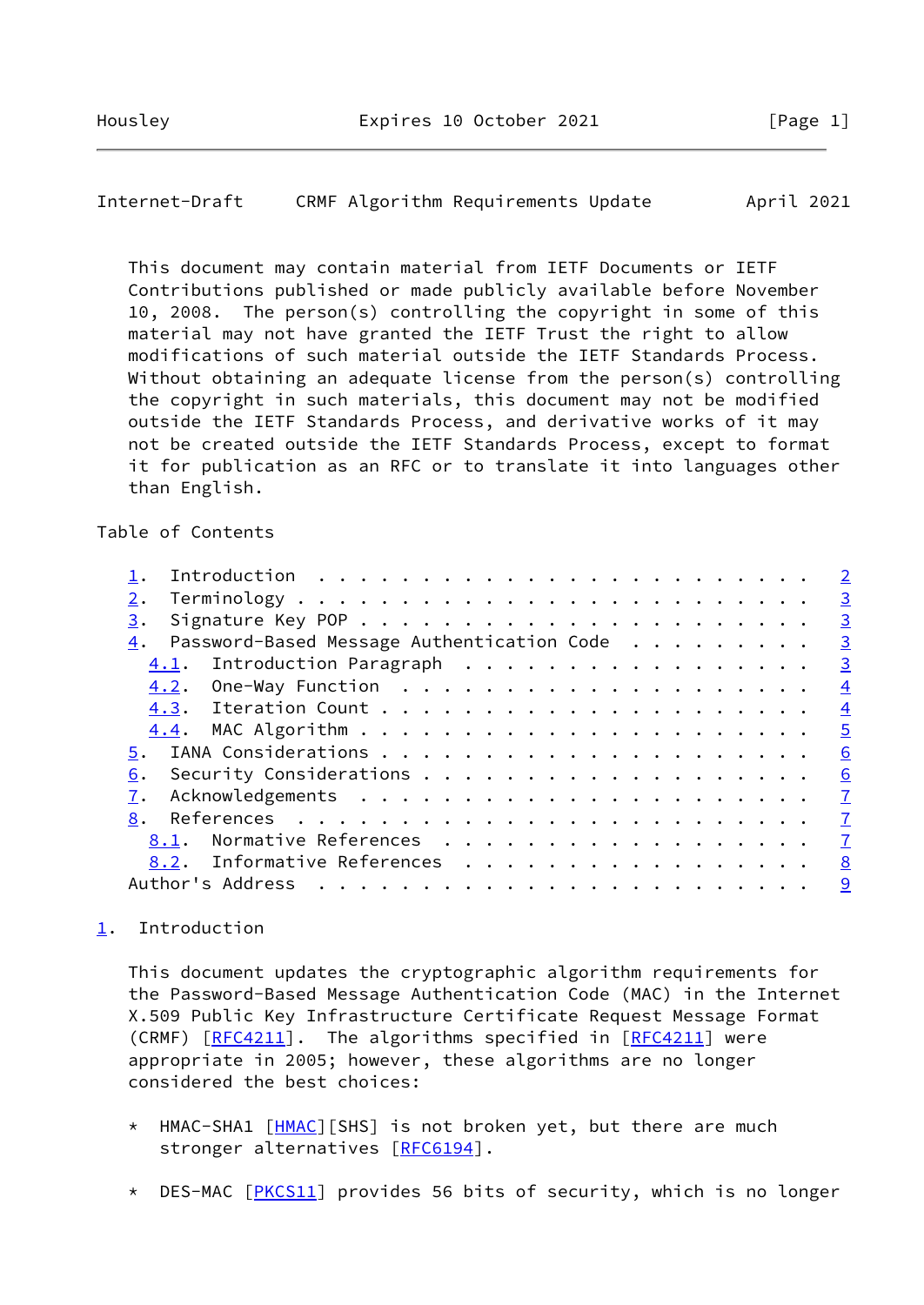considered secure [\[WITHDRAW](#page-9-2)].

 \* Triple-DES-MAC [[PKCS11](#page-9-1)] provides 112 bits of security, which is now deprecated [[TRANSIT](#page-9-3)].

| Housley | Expires 10 October 2021 | [Page 2] |
|---------|-------------------------|----------|
|         |                         |          |

<span id="page-2-1"></span>Internet-Draft CRMF Algorithm Requirements Update April 2021

This update specifies algorithms that are more appropriate today.

CRMF is defined using Abstract Syntax Notation One (ASN.1) [[X680\]](#page-8-1).

<span id="page-2-0"></span>[2](#page-2-0). Terminology

 The key words "MUST", "MUST NOT", "REQUIRED", "SHALL", "SHALL NOT", "SHOULD", "SHOULD NOT", "RECOMMENDED", "NOT RECOMMENDED", "MAY", and "OPTIONAL" in this document are to be interpreted as described in [BCP 14](https://datatracker.ietf.org/doc/pdf/bcp14) [\[RFC2119](https://datatracker.ietf.org/doc/pdf/rfc2119)] [\[RFC8174](https://datatracker.ietf.org/doc/pdf/rfc8174)] when, and only when, they appear in all capitals, as shown here.

<span id="page-2-2"></span>[3](#page-2-2). Signature Key POP

 Section [4.1 of \[RFC4211\]](https://datatracker.ietf.org/doc/pdf/rfc4211#section-4.1) specifies the Proof-of-Possession (POP) processing. This section is updated to explicitly allow the use of the PBMAC1 algorithm presented in **Section [7.1 of \[RFC8018\]](https://datatracker.ietf.org/doc/pdf/rfc8018#section-7.1)**.

OLD:

 algId identifies the algorithm used to compute the MAC value. All implementations MUST support id-PasswordBasedMAC. The details on this algorithm are presented in [section 4.4](#page-4-1)

NEW:

 algId identifies the algorithm used to compute the MAC value. All implementations MUST support id-PasswordBasedMAC as presented in Section [4.4 of \[RFC4211\].](https://datatracker.ietf.org/doc/pdf/rfc4211#section-4.4) Implementations MAY also support PBMAC1 as presented in Section [7.1 of \[RFC8018\].](https://datatracker.ietf.org/doc/pdf/rfc8018#section-7.1)

<span id="page-2-3"></span>[4](#page-2-3). Password-Based Message Authentication Code

Section [4.4 of \[RFC4211\]](https://datatracker.ietf.org/doc/pdf/rfc4211#section-4.4) specifies a Password-Based MAC that relies on a one-way function to compute a symmetric key from the password and a MAC algorithm. This section specifies algorithm requirements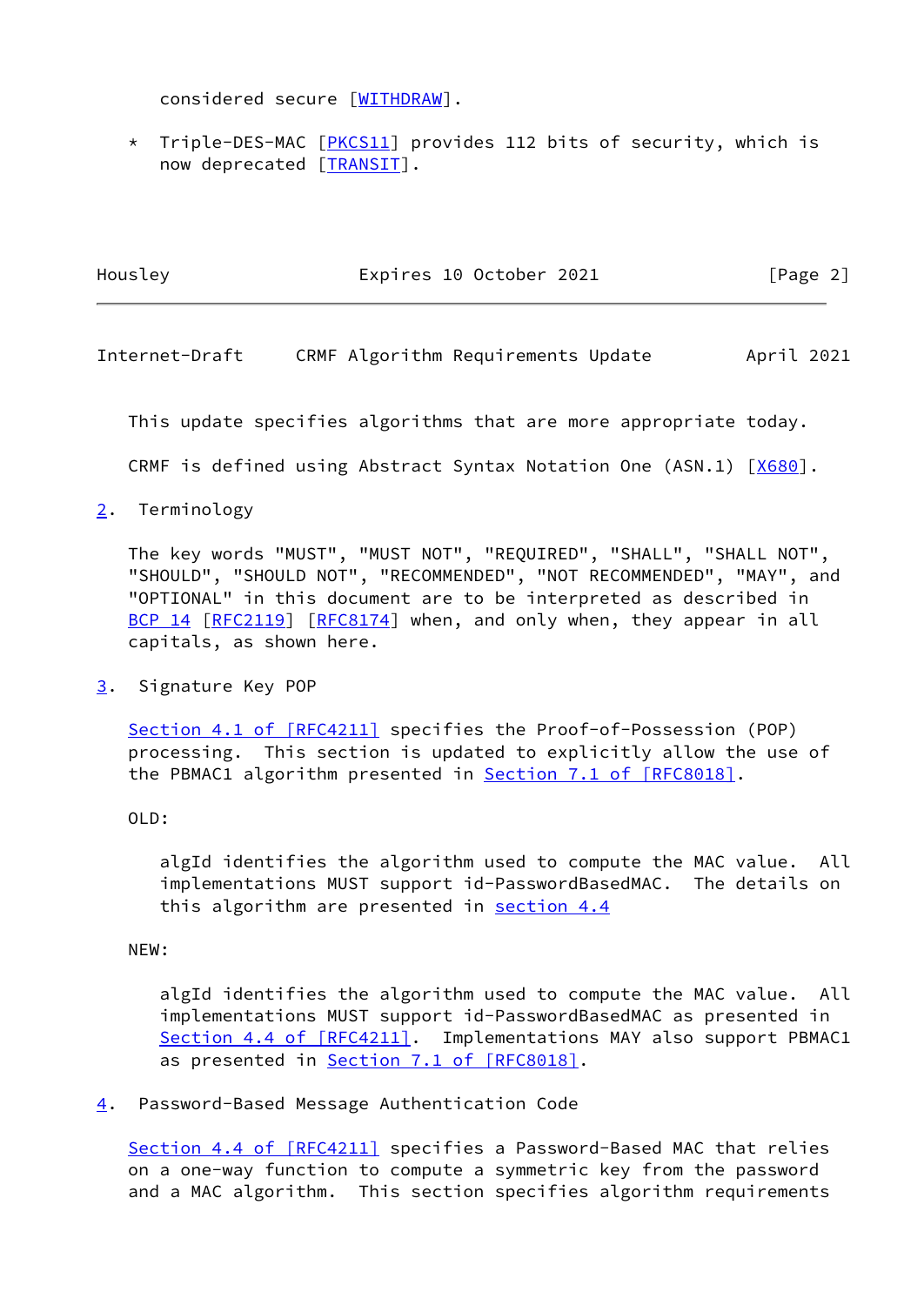for the one-way function and the MAC algorithm.

# <span id="page-3-0"></span>[4.1](#page-3-0). Introduction Paragraph

Add guidance about limiting the use of the password.

OLD:

Housley **Expires 10 October 2021** [Page 3]

<span id="page-3-2"></span>Internet-Draft CRMF Algorithm Requirements Update April 2021

 This MAC algorithm was designed to take a shared secret (a password) and use it to compute a check value over a piece of information. The assumption is that, without the password, the correct check value cannot be computed. The algorithm computes the one-way function multiple times in order to slow down any dictionary attacks against the password value.

## NEW:

 This MAC algorithm was designed to take a shared secret (a password) and use it to compute a check value over a piece of information. The assumption is that, without the password, the correct check value cannot be computed. The algorithm computes the one-way function multiple times in order to slow down any dictionary attacks against the password value. The password used to compute this MAC SHOULD NOT be used for any other purpose.

<span id="page-3-1"></span>[4.2](#page-3-1). One-Way Function

Change the paragraph describing the "owf" as follows:

OLD:

 owf identifies the algorithm and associated parameters used to compute the key used in the MAC process. All implementations MUST support SHA-1.

NEW: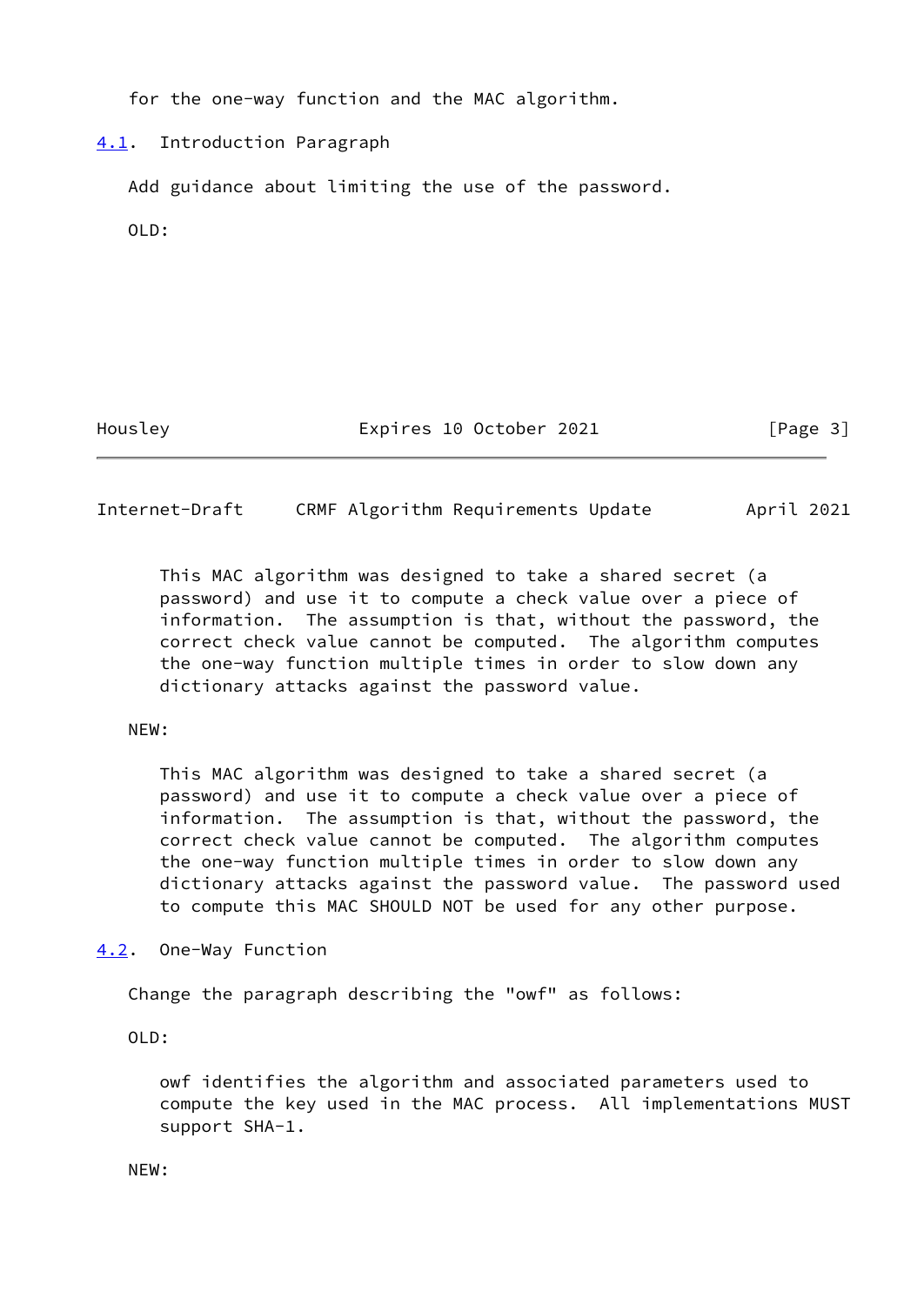owf identifies the algorithm and associated parameters used to compute the key used in the MAC process. All implementations MUST support SHA-256 [[SHS\]](#page-8-2).

<span id="page-4-0"></span>[4.3](#page-4-0). Iteration Count

Update the guidance on appropriate iteration count values.

OLD:

 iterationCount identifies the number of times the hash is applied during the key computation process. The iterationCount MUST be a minimum of 100. Many people suggest using values as high as 1000 iterations as the minimum value. The trade off here is between protection of the password from attacks and the time spent by the server processing all of the different iterations in deriving passwords. Hashing is generally considered a cheap operation but this may not be true with all hash functions in the future.

Housley **Expires 10 October 2021** [Page 4]

<span id="page-4-2"></span>Internet-Draft CRMF Algorithm Requirements Update April 2021

### NEW:

 iterationCount identifies the number of times the hash is applied during the key computation process. The iterationCount MUST be a minimum of 100; however, the iterationCount SHOULD be as large as server performance will allow, typically at least 10,000 [\[DIGALM](#page-8-3)]. There is a trade off between protection of the password from attacks and the time spent by the server processing the iterations. As part of that tradeoff, an iteration count smaller than 10,000 can be used when automated generation produces shared secrets with high entropy.

<span id="page-4-1"></span>[4.4](#page-4-1). MAC Algorithm

Change the paragraph describing the "mac" as follows:

OLD:

 mac identifies the algorithm and associated parameters of the MAC function to be used. All implementations MUST support HMAC-SHA1 [[HMAC\]](#page-7-4). All implementations SHOULD support DES-MAC and Triple-DES-MAC [[PKCS11](#page-9-1)].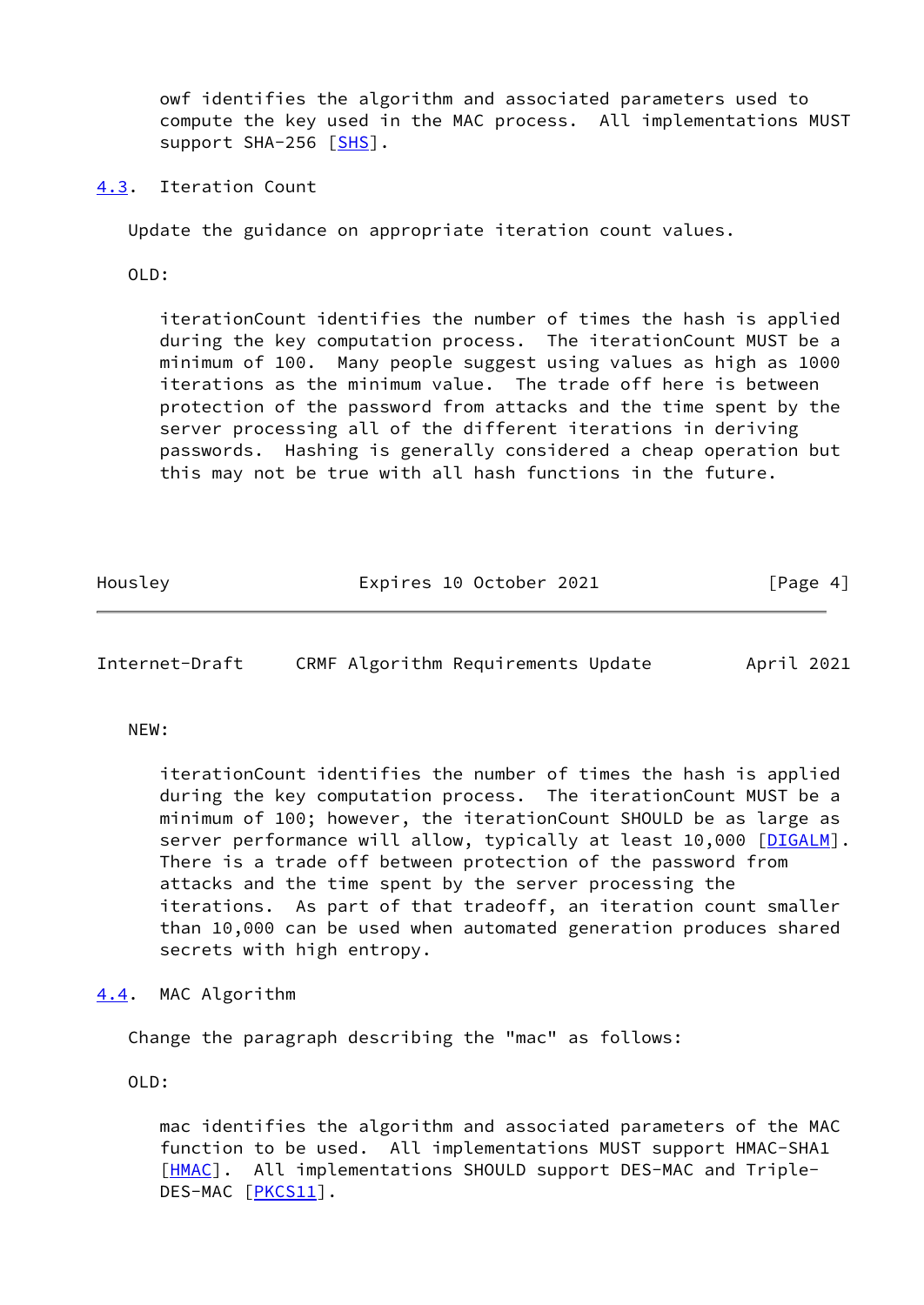NEW:

 mac identifies the algorithm and associated parameters of the MAC function to be used. All implementations MUST support HMAC-SHA256 [[HMAC\]](#page-7-4). All implementations SHOULD support AES-GMAC [\[AES](#page-7-5)][GMAC] with a 128-bit key.

 For convenience, the identifiers for these two algorithms are repeated here.

 The ASN.1 algorithm identifier for HMAC-SHA256 is defined in [\[RFC4231](https://datatracker.ietf.org/doc/pdf/rfc4231)]:

 $id$ -hmacWithSHA256 OBJECT IDENTIFIER ::= { iso(1) member-body(2) us(840) rsadsi(113549) digestAlgorithm(2) 9 }

 When this object identifier is used in the ASN.1 algorithm identifier, the parameters SHOULD be present. When present, the parameters MUST contain a type of NULL as specified in [\[RFC4231](https://datatracker.ietf.org/doc/pdf/rfc4231)].

The ASN.1 algorithm identifier for AES-GMAC [\[AES](#page-7-5)][GMAC] with a 128-bit key is defined in [[I-D.ietf-lamps-cms-aes-gmac-alg](#page-8-4)]:

| Housley | Expires 10 October 2021 | [Page 5] |
|---------|-------------------------|----------|

<span id="page-5-0"></span>Internet-Draft CRMF Algorithm Requirements Update April 2021

 id-aes128-GMAC OBJECT IDENTIFIER ::= { joint-iso-itu-t(2)  $country(16)$  us(840) organization(1) gov(101) csor(3) nistAlgorithm(4) aes(1) 9 }

When this object identifier is used in the ASN.1 algorithm identifier, the parameters MUST be present, and the parameters MUST contain the GMACParameters structure as follows:

 GMACParameters ::= SEQUENCE { nonce OCTET STRING, length MACLength DEFAULT 12 }

MACLength ::= INTEGER (12 | 13 | 14 | 15 | 16)

The GMACParameters nonce parameter is the GMAC initialization vector.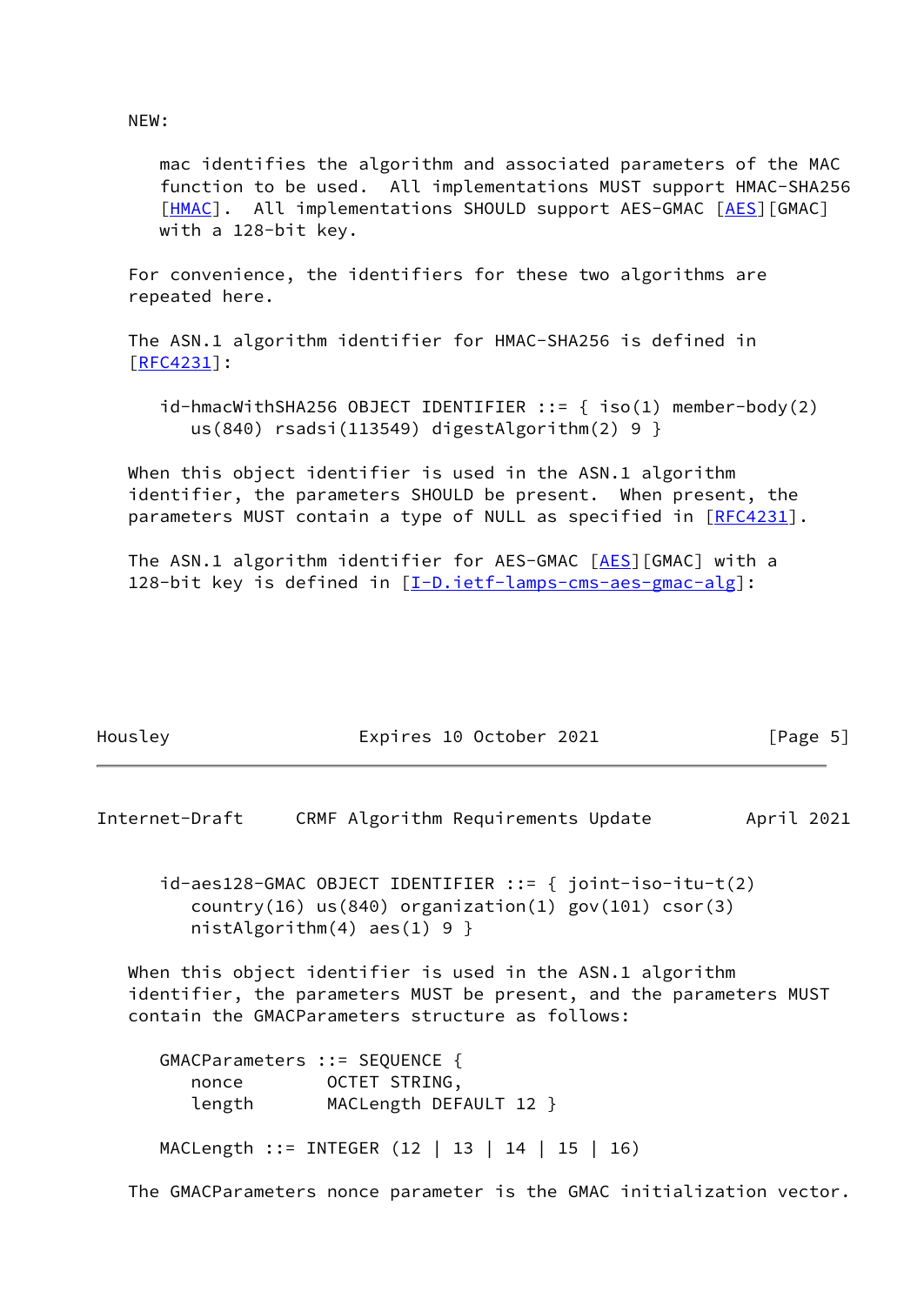The nonce may have any number of bits between 8 and  $(2^{0.64})-1$ , but it MUST be a multiple of 8 bits. Within the scope of any GMAC key, the nonce value MUST be unique. A nonce value of 12 octets can be processed more efficiently, so that length for the nonce value is RECOMMENDED.

 The GMACParameters length parameter field tells the size of the message authentication code in octets. GMAC supports lengths between 12 and 16 octets, inclusive. However, for use with CRMF, the maximum length of 16 octets MUST be used.

<span id="page-6-0"></span>[5](#page-6-0). IANA Considerations

This document makes no requests of the IANA.

<span id="page-6-1"></span>[6](#page-6-1). Security Considerations

 The security of the password-based MAC relies on the number of times the hash function is applied as well as the entropy of the shared secret (the password). Hardware support for hash calculation is available at very low cost  $[PHS]$  $[PHS]$ , which reduces the protection provided by a high iterationCount value. Therefore, the entropy of the password is crucial for the security of the password-based MAC function. In 2010, researchers showed that about half of the real world passwords in a leaked corpus can be broken with less than 150 million trials, indicating a median entropy of only 27 bits [\[DMR](#page-9-5)]. Higher entropy can be achieved by using randomly generated strings. For example, assuming an alphabet of 60 characters a randomly chosen password with 10 characters offers 59 bits of entropy, and 20 characters offers 118 bits of entropy. Using a one-time password also increases the security of the MAC, assuming that the integrity protected transaction will complete before the attacker is able to learn the password with an offline attack.

<span id="page-6-2"></span>

| Housley                                                                            |                                    | Expires 10 October 2021 |  |            | $\lceil \text{Page } 6 \rceil$ |
|------------------------------------------------------------------------------------|------------------------------------|-------------------------|--|------------|--------------------------------|
| Internet-Draft                                                                     | CRMF Algorithm Requirements Update |                         |  | April 2021 |                                |
| Please see [RFC8018] for security considerations related to PBMAC1.                |                                    |                         |  |            |                                |
| Please see [HMAC] and [SHS] for security considerations related to<br>HMAC-SHA256. |                                    |                         |  |            |                                |
| Please see [AES] and [GMAC] for security considerations related to<br>$AES-GMAC.$  |                                    |                         |  |            |                                |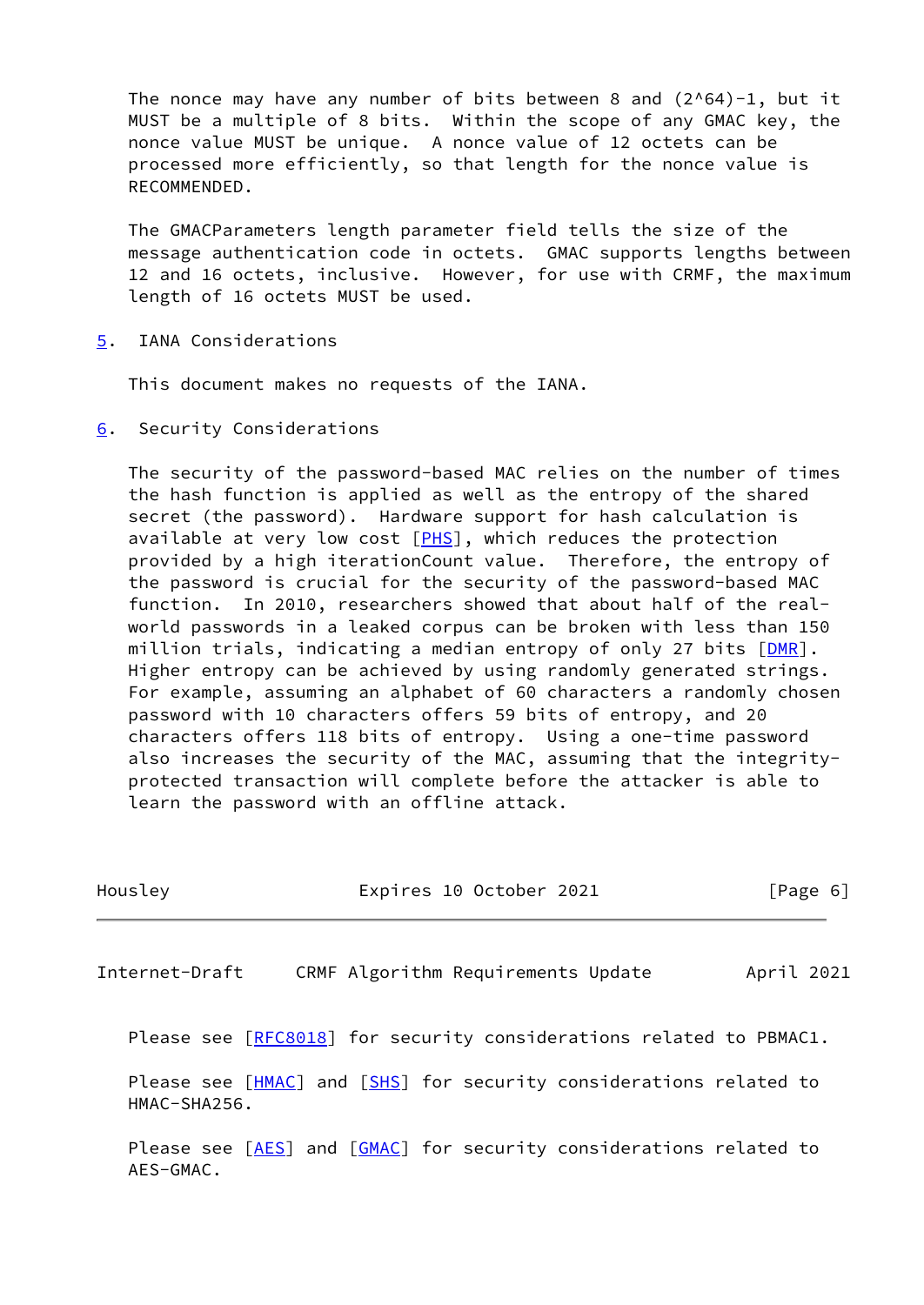Cryptographic algorithms age; they become weaker with time. As new cryptanalysis techniques are developed and computing capabilities improve, the work required to break a particular cryptographic algorithm will reduce, making an attack on the algorithm more feasible for more attackers. While it is unknown how cryptoanalytic attacks will evolve, it is certain that they will get better. It is unknown how much better they will become or when the advances will happen. For this reason, the algorithm requirements for CRMF are updated by this specification.

 When a Password-Based MAC is used, implementations must protect the password and the MAC key. Compromise of either the password or the MAC key may result in the ability of an attacker to undermine authentication.

<span id="page-7-0"></span>[7](#page-7-0). Acknowledgements

 Many thanks to Hans Aschauer, Hendrik Brockhaus, Quynh Dang, Roman Danyliw, Lars Eggert, Tomas Gustavsson, Jonathan Hammell, Tim Hollebeek, Ben Kaduk, Erik Kline, Lijun Liao, Mike Ounsworth, Francesca Palombini, Tim Polk, Ines Robles, Mike StJohns, and Sean Turner for their careful review and improvements.

- <span id="page-7-1"></span>[8](#page-7-1). References
- <span id="page-7-6"></span><span id="page-7-5"></span><span id="page-7-2"></span>[8.1](#page-7-2). Normative References
	- [AES] National Institute of Standards and Technology, "Advanced encryption standard (AES)", DOI 10.6028/nist.fips.197, November 2001, <[https://doi.org/10.6028/nist.fips.197>](https://doi.org/10.6028/nist.fips.197).
	- [GMAC] National Institute of Standards and Technology, "Recommendation for block cipher modes of operation: Galois Counter Mode (GCM) and GMAC", DOI 10.6028/nist.sp.800-38d, 2007, <[https://doi.org/10.6028/nist.sp.800-38d>](https://doi.org/10.6028/nist.sp.800-38d).

Housley **Expires 10 October 2021** [Page 7]

<span id="page-7-3"></span>Internet-Draft CRMF Algorithm Requirements Update April 2021

<span id="page-7-4"></span>[HMAC] Krawczyk, H., Bellare, M., and R. Canetti, "HMAC: Keyed-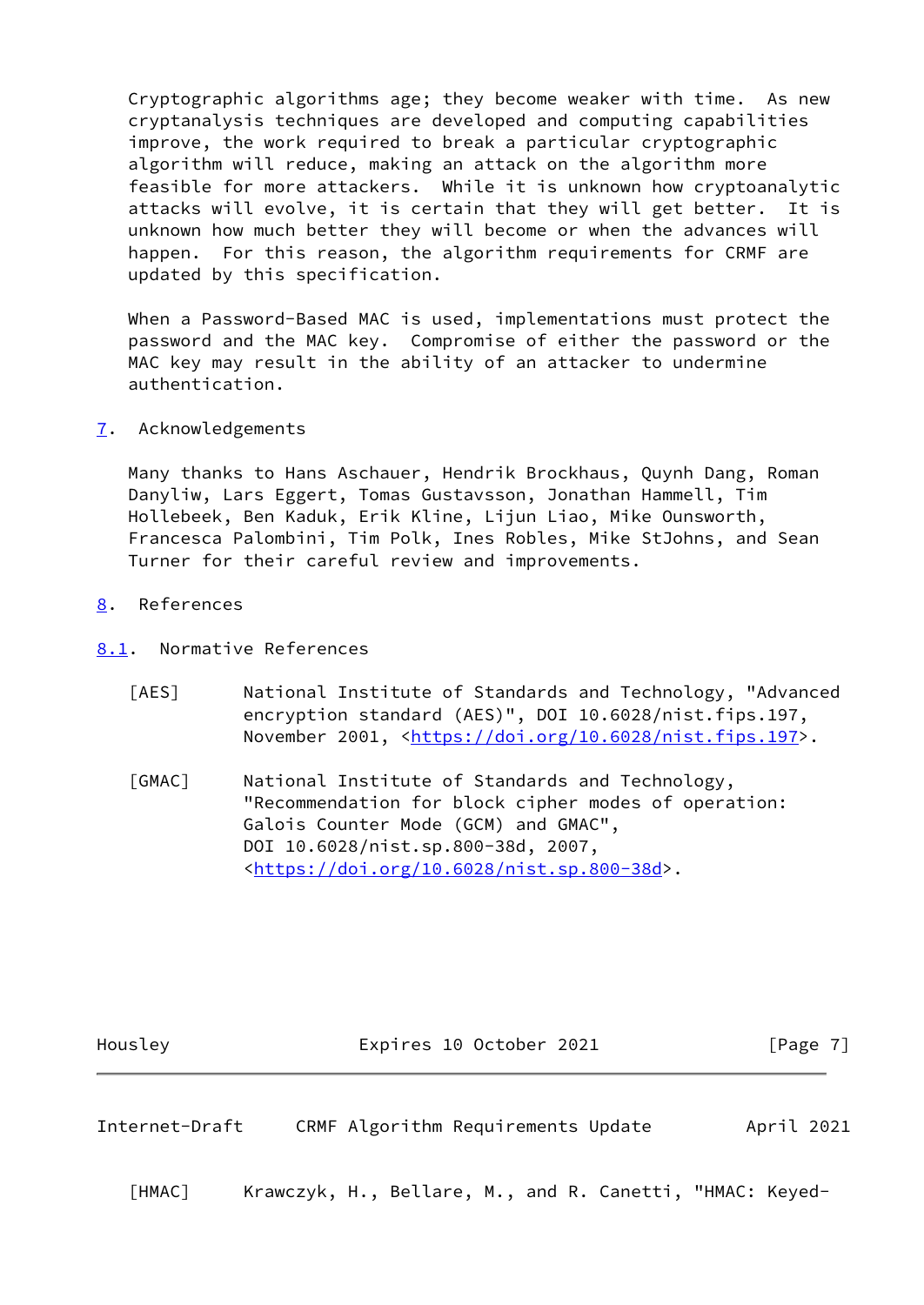Hashing for Message Authentication", [RFC 2104](https://datatracker.ietf.org/doc/pdf/rfc2104), DOI 10.17487/RFC2104, February 1997, <<https://www.rfc-editor.org/rfc/rfc2104>>.

- <span id="page-8-4"></span> [I-D.ietf-lamps-cms-aes-gmac-alg]
	- Housley, R., "Using the AES-GMAC Algorithm with the Cryptographic Message Syntax (CMS)", Work in Progress, Internet-Draft, [draft-ietf-lamps-cms-aes-gmac-alg-02,](https://datatracker.ietf.org/doc/pdf/draft-ietf-lamps-cms-aes-gmac-alg-02) 30 December 2020, <[http://www.ietf.org/internet-drafts/draft](http://www.ietf.org/internet-drafts/draft-ietf-lamps-cms-aes-gmac-alg-02.txt) [ietf-lamps-cms-aes-gmac-alg-02.txt>](http://www.ietf.org/internet-drafts/draft-ietf-lamps-cms-aes-gmac-alg-02.txt).
- [RFC2119] Bradner, S., "Key words for use in RFCs to Indicate Requirement Levels", [BCP 14](https://datatracker.ietf.org/doc/pdf/bcp14), [RFC 2119](https://datatracker.ietf.org/doc/pdf/rfc2119), DOI 10.17487/RFC2119, March 1997, <[https://www.rfc-editor.org/info/rfc2119>](https://www.rfc-editor.org/info/rfc2119).
- [RFC4211] Schaad, J., "Internet X.509 Public Key Infrastructure Certificate Request Message Format (CRMF)", [RFC 4211,](https://datatracker.ietf.org/doc/pdf/rfc4211) DOI 10.17487/RFC4211, September 2005, <[https://www.rfc-editor.org/info/rfc4211>](https://www.rfc-editor.org/info/rfc4211).
- [RFC8018] Moriarty, K., Ed., Kaliski, B., and A. Rusch, "PKCS #5: Password-Based Cryptography Specification Version 2.1", [RFC 8018,](https://datatracker.ietf.org/doc/pdf/rfc8018) DOI 10.17487/RFC8018, January 2017, <[https://www.rfc-editor.org/info/rfc8018>](https://www.rfc-editor.org/info/rfc8018).
- [RFC8174] Leiba, B., "Ambiguity of Uppercase vs Lowercase in [RFC](https://datatracker.ietf.org/doc/pdf/rfc2119) [2119](https://datatracker.ietf.org/doc/pdf/rfc2119) Key Words", [BCP 14](https://datatracker.ietf.org/doc/pdf/bcp14), [RFC 8174,](https://datatracker.ietf.org/doc/pdf/rfc8174) DOI 10.17487/RFC8174, May 2017, [<https://www.rfc-editor.org/info/rfc8174](https://www.rfc-editor.org/info/rfc8174)>.
- <span id="page-8-2"></span> [SHS] National Institute of Standards and Technology, "Secure Hash Standard", DOI 10.6028/nist.fips.180-4, July 2015, <[https://doi.org/10.6028/nist.fips.180-4>](https://doi.org/10.6028/nist.fips.180-4).
- <span id="page-8-1"></span> [X680] ITU-T, "Information technology -- Abstract Syntax Notation One (ASN.1): Specification of basic notation", Recommendation X.680, 2015.
- <span id="page-8-3"></span><span id="page-8-0"></span>[8.2](#page-8-0). Informative References
	- [DIGALM] National Institute of Standards and Technology, "Digital identity guidelines: authentication and lifecycle management", DOI 10.6028/nist.sp.800-63b, June 2017, <[https://doi.org/10.6028/nist.sp.800-63b>](https://doi.org/10.6028/nist.sp.800-63b).